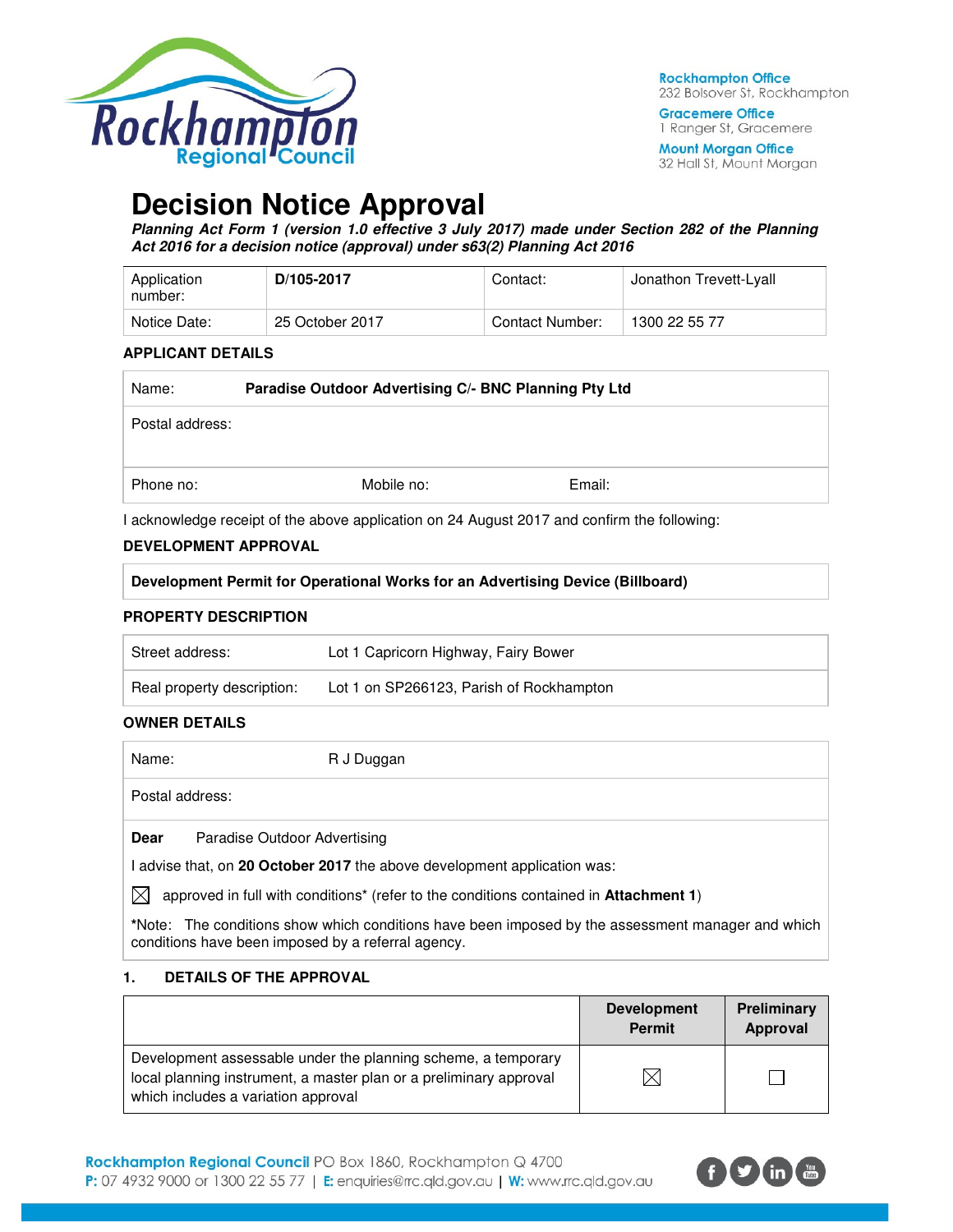## **2. CONDITIONS**

This approval is subject to the conditions in Attachment 1.

#### **3. FURTHER DEVELOPMENT PERMITS REQUIRED**

Please be advised that the following development permits are required to be obtained before the development can be carried out:

| Type of development permit required | Subject of the required development permit |
|-------------------------------------|--------------------------------------------|
| Building Works                      |                                            |

## **4. REFERRAL AGENCIES** NIL

#### **5. THE APPROVED PLANS**

**The approved development must be completed and maintained generally in accordance with the approved drawings and documents:** 

| <b>Plan/Document Name</b>                                                                                        | <b>Prepared by</b>   | Date     | Reference No. | Version/<br><b>Issue</b> |
|------------------------------------------------------------------------------------------------------------------|----------------------|----------|---------------|--------------------------|
| Site Plan                                                                                                        | <b>BNC Planning</b>  | 26/9/17  | S01-01        | A                        |
| Standard structural engineering<br>drawings, structural framing<br>arrangement, details, schedules,<br>and notes | Darren Lewis Designs | 13/12/10 | POA-STD08-S01 | 1                        |
| Standard structural engineering<br>drawings, footing system options<br>plans and details                         | Darren Lewis Designs | 21/11/09 | POA-STD08-S02 | $\Omega$                 |

#### **6. CURRENCY PERIOD FOR THE APPROVAL (S.85)**

The standard relevant periods stated in section 85 of Planning Act 20016 apply to each aspect of development in this approval, if not stated in the conditions of approval attached.

## **7. STATEMENT OF REASONS**

| Description of the<br>development      | The proposed development is for Operational Works - Advertising Device                                                                                       |  |  |  |  |  |  |
|----------------------------------------|--------------------------------------------------------------------------------------------------------------------------------------------------------------|--|--|--|--|--|--|
| <b>Assessment</b><br><b>Benchmarks</b> | proposed development was assessed against the<br>following<br>The<br>assessment benchmarks:                                                                  |  |  |  |  |  |  |
|                                        | Rural zone code<br>٠                                                                                                                                         |  |  |  |  |  |  |
|                                        | Advertising devices code<br>٠                                                                                                                                |  |  |  |  |  |  |
|                                        | Acid sulfate soils overlay code<br>٠                                                                                                                         |  |  |  |  |  |  |
|                                        | Airport environs overlay code<br>٠                                                                                                                           |  |  |  |  |  |  |
|                                        | Coastal protection overlay code<br>٠                                                                                                                         |  |  |  |  |  |  |
|                                        | Flood hazard overlay code<br>٠                                                                                                                               |  |  |  |  |  |  |
|                                        | Steep land overlay code<br>٠                                                                                                                                 |  |  |  |  |  |  |
| <b>Reasons for decision</b>            | development was assessed against all of the assessment<br>The<br>benchmarks listed above and complies with all of these with the<br>exceptions listed below. |  |  |  |  |  |  |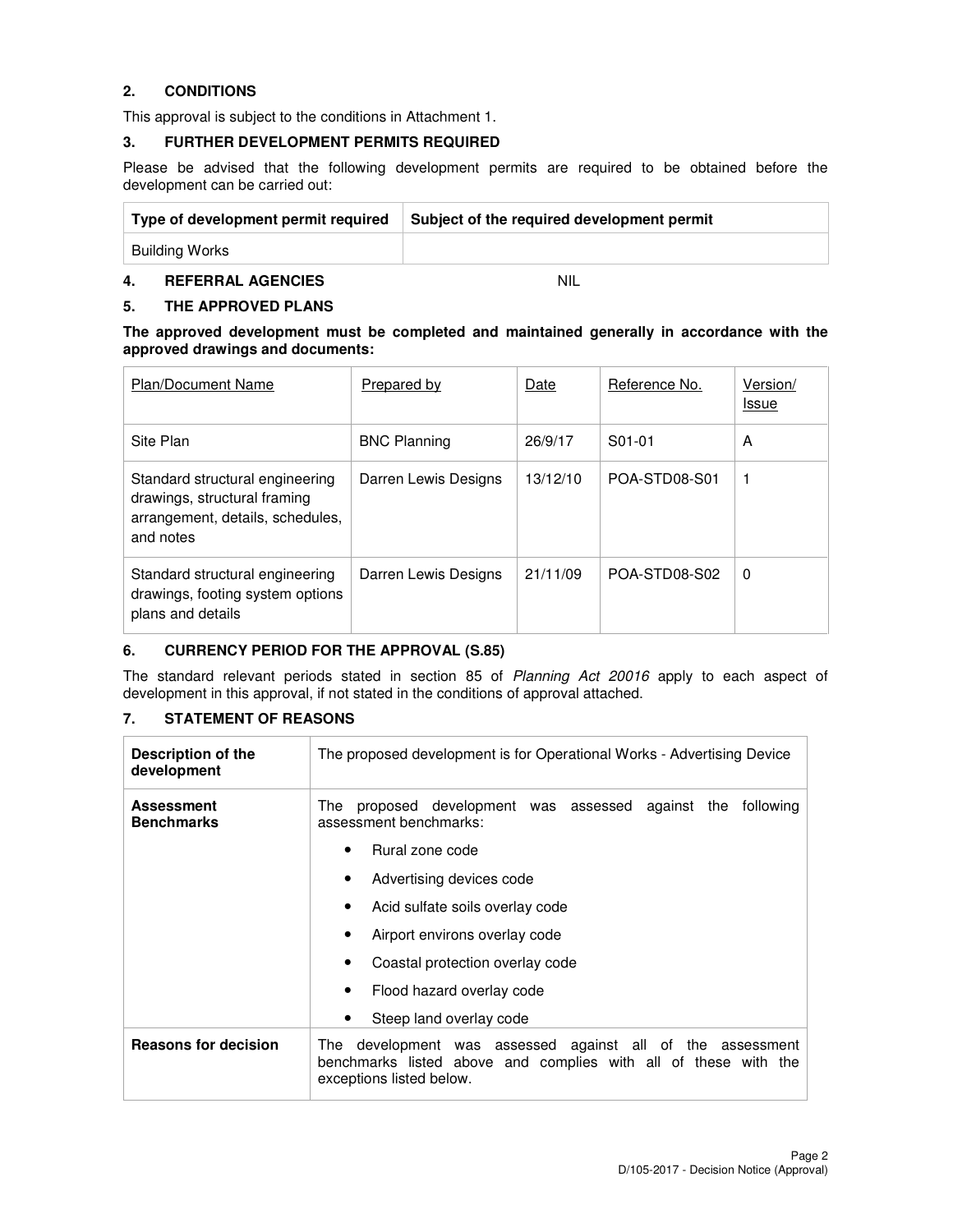|  | <b>Assessment</b><br><b>Benchmark</b> | Reasons for the approval despite<br>non-<br>compliance with benchmark                                                                                                                                                                                                                                                                                                                                                                                                           |
|--|---------------------------------------|---------------------------------------------------------------------------------------------------------------------------------------------------------------------------------------------------------------------------------------------------------------------------------------------------------------------------------------------------------------------------------------------------------------------------------------------------------------------------------|
|  |                                       | The proposed billboard will facilitate economic<br>activity, have a minimal visual impact of the area,<br>and will not adversely impact on the safety of<br>people and property.                                                                                                                                                                                                                                                                                                |
|  | Advertising<br>devices<br>code        | The billboard's face area will be less than the<br>maximum advertising sign face area for a site as<br>per SC6.2 - Advertising device planning scheme<br>policy, have an appearance of approximately five<br>(5) metres in height in relation to the adjoining<br>carriageway and will still be approximately twenty-<br>five (25) to twenty-seven (27) metres from the<br>edge of the carriageway with its location one (1) to<br>three (3) metres from the property boundary. |
|  | Flood hazard overlay<br>code          | The application of relevant design standards will<br>allow for the proposed billboard to minimise the<br>risk to personal safety, property and<br>the<br>environment.                                                                                                                                                                                                                                                                                                           |

### **8. RIGHTS OF APPEAL**

The rights of an applicant to appeal to a tribunal or the Planning and Environment Court against a decision about a development application are set out in chapter 6, part 1 of the Planning Act 2016. For particular applications, there may also be a right to make an application for a declaration by a tribunal (see chapter 6, part 2 of the Planning Act 2016).

#### Appeal by an applicant

An applicant for a development application may appeal to the Planning and Environment Court against the following:

- the refusal of all or part of the development application
- a provision of the development approval
- the decision to give a preliminary approval when a development permit was applied for
- a deemed refusal of the development application.

An applicant may also have a right to appeal to the Development tribunal. For more information, see schedule 1 of the Planning Act 2016.

The timeframes for starting an appeal in the Planning and Environment Court are set out in section 229 of the Planning Act 2016.

**Attachment 2** is an extract from the Planning Act 2016 that sets down the applicant's appeal rights and the appeal rights of a submitter.

#### **9. WHEN THE DEVELOPMENT APPROVAL TAKES EFFECT**

This development approval takes effect:

From the time the decision notice is given - if there is no submitter and the applicant does not appeal the decision to the court.

Or

When the submitter's appeal period ends – if there is a submitter and the applicant does not appeal the decision to the court.

Or

Subject to the decision of the court, when the appeal is finally decided  $-$  if an appeal is made to the court.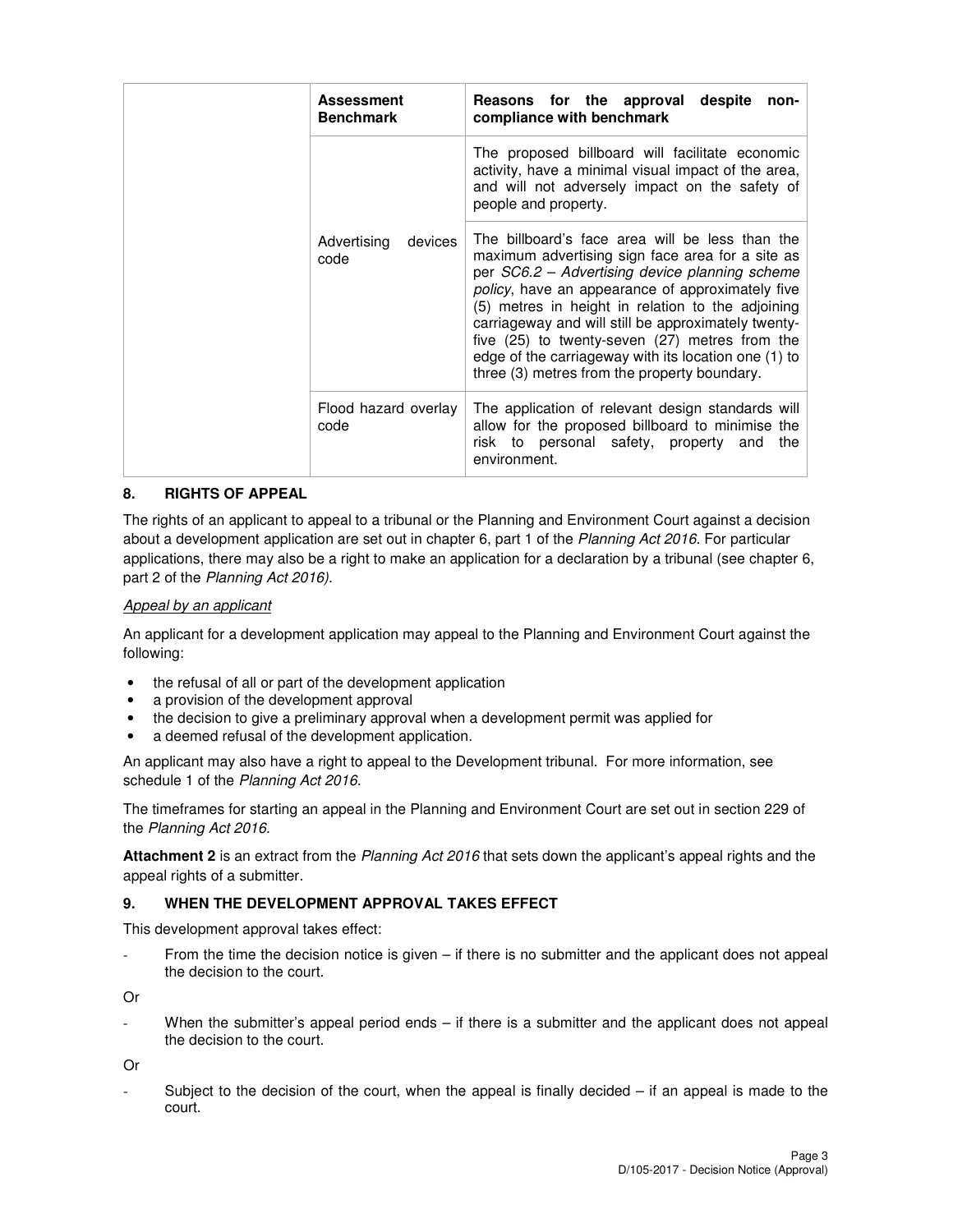This approval will lapse unless substantially commenced within the above stated relevant periods (refer to sections 85 of Planning Act 2016 for further details).

## **10. ASSESSMENT MANAGER**

| <b>Philip Benfield</b><br>Name:<br>Signature:<br><b>OPERATIONAL WORKS</b><br><b>ADMINISTRATOR</b> | Date: 25 October 2017 |  |
|---------------------------------------------------------------------------------------------------|-----------------------|--|
|---------------------------------------------------------------------------------------------------|-----------------------|--|

### **Attachment 1 – Conditions of the approval**

**Part 1 – Conditions imposed by the assessment manager** [Note: where a condition is imposed about infrastructure under Chapter 4 of the Planning Act 2016, the relevant provision of the Act under which this condition was imposed must be specified.]

#### **Attachment 2—Extract on appeal rights**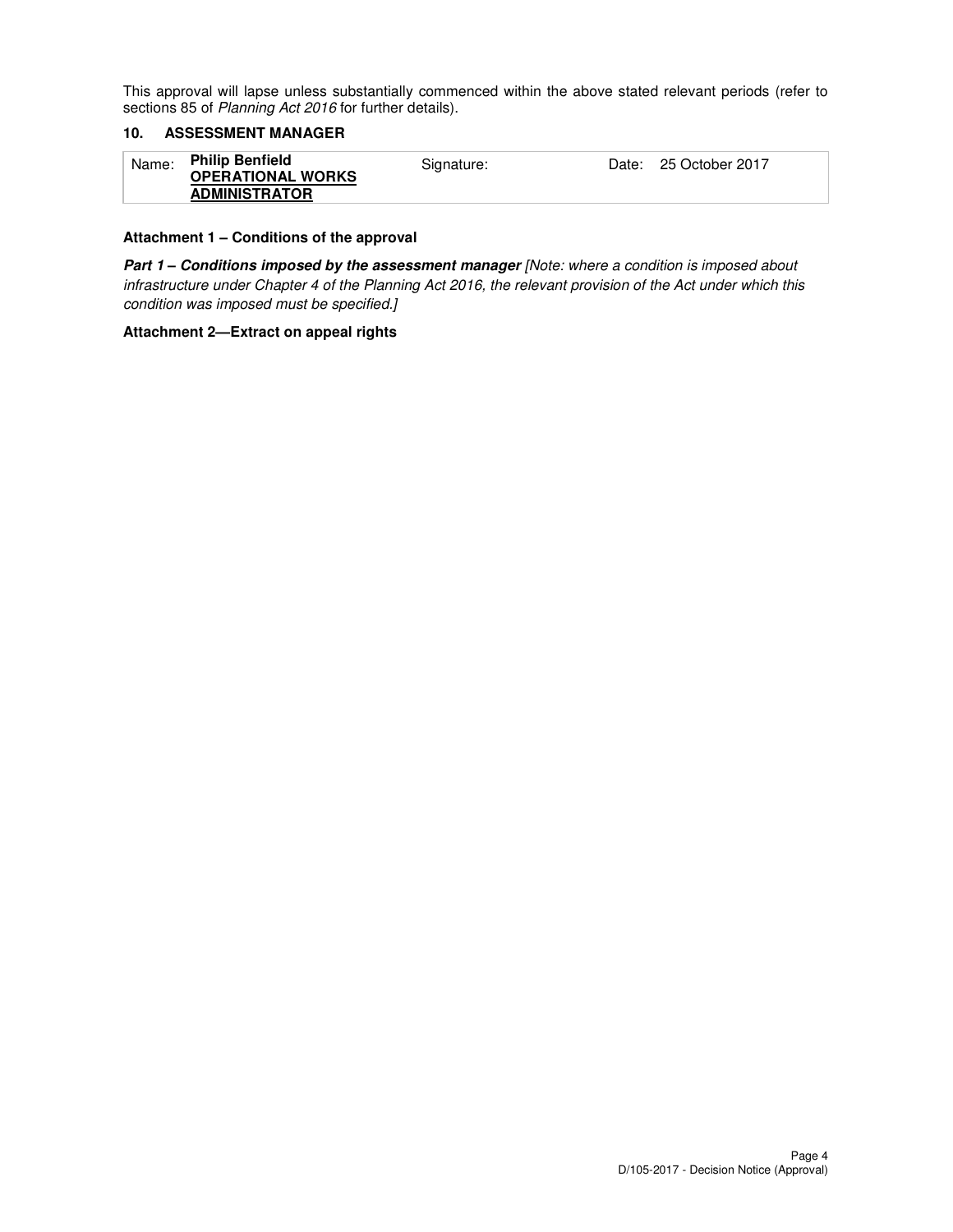

## **Attachment 1 – Part 1**

## **Rockhampton Regional Council Conditions**

PLANNING ACT 2016

## 1.0 ADMINISTRATION

1.1 The approved signage must be completed and maintained generally in accordance with the approved drawings and documents, except where amended by the conditions of this development approval.

| Plan/Document Name                                                                                                              | Prepared by          | Date     | Reference No.                  | Version<br>/Issue |
|---------------------------------------------------------------------------------------------------------------------------------|----------------------|----------|--------------------------------|-------------------|
| Site Plan                                                                                                                       | <b>BNC Planning</b>  | 26/9/17  | S01-01                         | A                 |
| Standard<br>structural<br>engineering<br>drawings,<br>framing<br>structural<br>details.<br>arrangement,<br>schedules, and notes | Darren Lewis Designs | 13/12/10 | POA-STD08-<br>S <sub>0</sub> 1 |                   |
| Standard<br>structural<br>engineering<br>drawings,<br>footing system options<br>plans and details                               | Darren Lewis Designs | 21/11/09 | POA-STD08-<br>S <sub>02</sub>  | $\Omega$          |

- 1.2 A set of the above approved plans are returned to you as the Consultant. The Consultant is to supply one (1) Approved set to the contractor to be retained on site at all times during construction.
- 1.3 Where there is any conflict between the conditions of this approval and the details shown on the approved plans and documents, the conditions of approval must prevail.
- 1.4 Where conditions require the above plans or documents to be amended, the revised document(s) must be submitted for approval by Council prior to the submission of an application for a Development Permit for Building Works.
- 1.5 The Developer and their employee, agent, contractor or invitee is responsible for ensuring compliance with this approval and the Conditions of this development approval.
- 1.6 Where these Conditions refer to "Council" in relation to requiring Council to approve or to be satisfied as to any matter, or conferring on the Council a function, power or discretion, that role of the Council may be fulfilled in whole or in part by a delegate appointed for that purpose by the Council.
- 1.7 All conditions of this approval must be undertaken and completed to the satisfaction of Council, at no cost to Council.
- 1.8 The following further development permits are required prior to the commencement of any works on the site:

1.8.1 Building Works.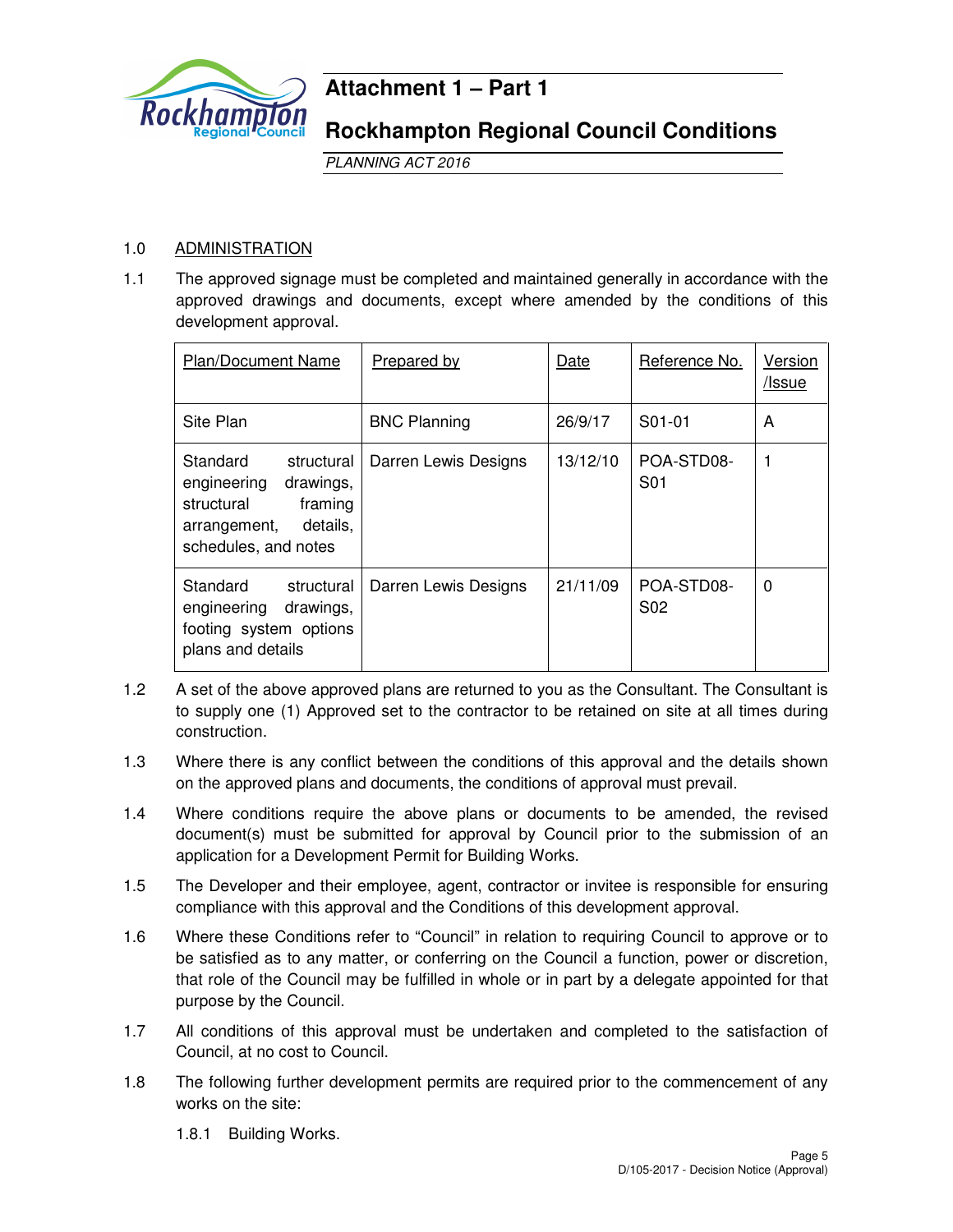- 1.9 All works must be designed, constructed and maintained in accordance with the relevant Council policies, guidelines and standards, unless otherwise stated.
- 1.10 Any proposed changes to the approved stamped plans during the works will be generally considered minor amendments and require Council's approval. The stamped amended plans and a covering letter will be forwarded to the applicant.

## 2.0 OPERATING PROCEDURE

- 2.1 All text and images displayed on the billboard must be static, not imitate a traffic control device or include traffic instructions (for example 'stop'), and not involve moving parts or flashing lights.
- 2.2 All signage must be maintained by the premises owner, to a standard that ensures public safety and doesn't adversely impact the visual amenity.
- 2.3 Any lighting devices associated with the signage, such as sensory lighting, must be positioned on the site and shielded so as not to cause glare or other nuisance to nearby residents or motorists. Night lighting must be designed, constructed and operated in accordance with 'Australian Standard AS4282 – Control of the obtrusive effects of outdoor lighting' and 'Civil Aviation Safety Authority (CASA) Guidelines: Lighting in the vicinity of aerodromes: Advice to lighting designers'.

## 3.0 ASSET MANAGEMENT

3.1 Any damage to, or alterations necessary, to electricity, telephone, water mains, sewerage mains, stormwater drains, and/or public utility installations resulting from the development or in connection with the development, must be undertaken immediately and completed at no cost to Council.

## 4.0 ADVERTISING DEVICE CONSTRUCTION AND MAINTENANCE

- 4.1 Council reserves the right for uninterrupted access to the site at all times during construction.
- 4.2 All Construction work and other associated activities are permitted only between 0630 hours and 1800 hours Monday to Saturday. No work is permitted on Sundays or public holidays. All requirements of the *Environmental Protection Act 1994* and *Environmental* Protection Regulations 2008 must be observed at all times.
- 4.3 All construction materials, waste, waste skips, machinery and contractors' vehicles must be located and stored or parked within the site.
- 4.4 Any proposed works within the vicinity (or zone of influence) of existing Council infrastructure will not adversely affect the integrity of the infrastructure. Any restoration works required on existing Council infrastructure as a result of proposed works will be at developer's expense.
- 4.5 The Advertising Device (Billboard Sign) must be designed and certified by a Registered Professional Engineer of Queensland and constructed in accordance with the requirements of the Queensland Development Code and the Building Code of Australia.
- 4.6 All conduits, wiring, switches or other control apparatus installed on an Advertising Device must be concealed from general view, with control apparatus secured in a manner to prevent unauthorised entry.
- 4.7 All electrical services and systems must comply with 'Australian and New Zealand Standard AS/NZS 3000:2007 - Electrical Installations'.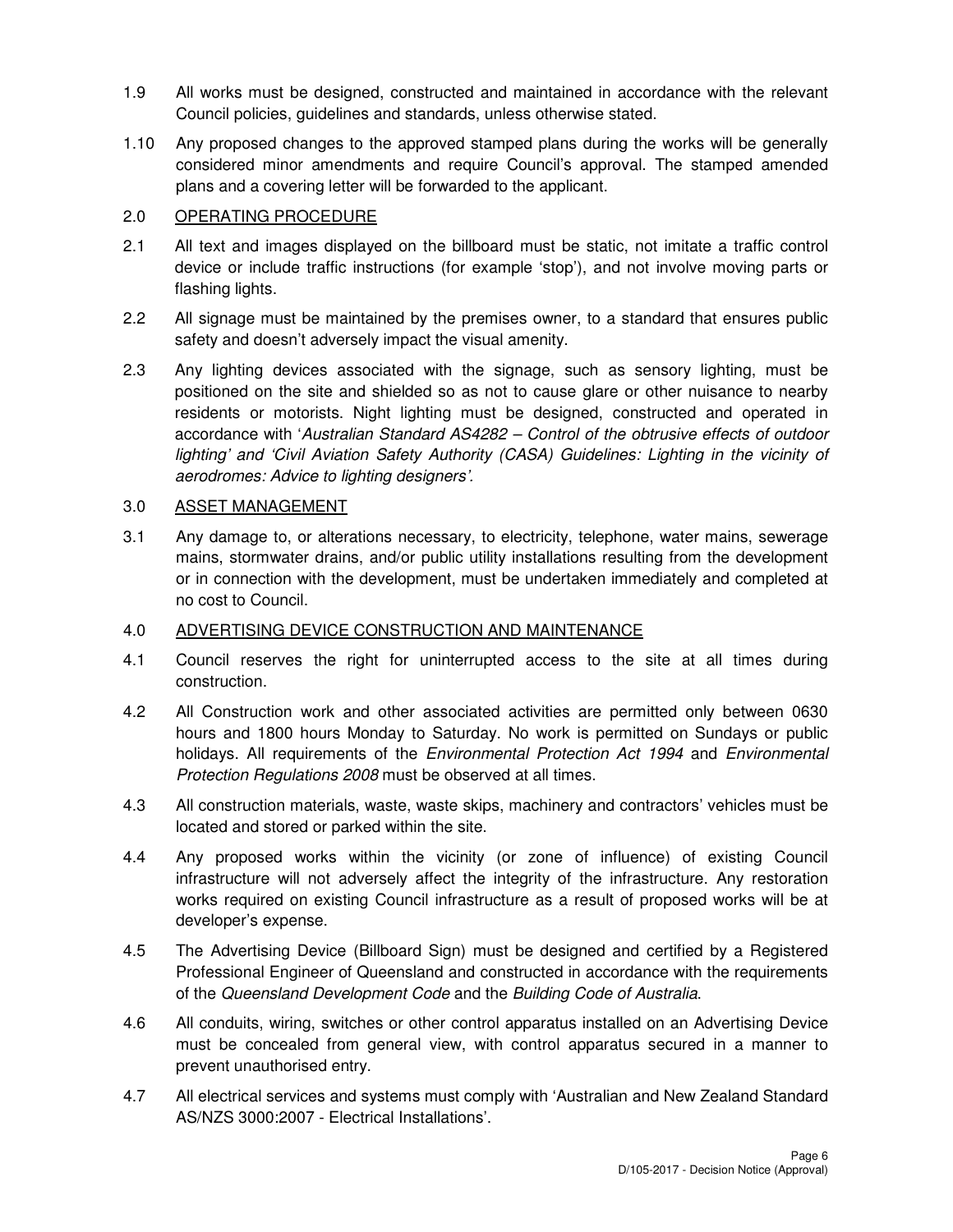- 4.8 All signage must be maintained at all times on the premises by the owner of the premises to the same standard as it was when it was installed.
- 4.9 The Advertising Device (Billboard Sign) must be maintained in a safe, clean, tidy and sightly condition at all times.

## ADVISORY NOTES

NOTE 1. Aboriginal Cultural Heritage Act, 2003

It is advised that under Section 23 of the Aboriginal Cultural Heritage Act 2003, a person who carries out an activity must take all reasonable and practicable measures to ensure the activity does not harm Aboriginal Cultural Heritage (the "cultural heritage duty of care"). Maximum penalties for breaching the duty of care are listed in the Aboriginal Cultural Heritage legislation. The information on Aboriginal Cultural Heritage is available on the Department of Aboriginal and Torres Strait Islander and Multicultural Affairs website www.datsima.qld.gov.au.

## NOTE 2. Asbestos Removal

Any demolition and/or removal works involving asbestos materials must be undertaken in accordance with the requirements of the Workplace Health and Safety legislation and Public Health Act 2005.

## NOTE 3. General Environmental Duty- Environmental Protection Act 1994, sec.319

A person must not carry out any activity that causes, or is likely to cause, environmental harm unless the person takes all reasonable and practicable measures to prevent or minimise the harm (**the general environmental duty**).

In deciding the measures required to be taken, regard must be had to, for example—

- (a) the nature of the harm or potential harm; and
- (b) the sensitivity of the receiving environment; and
- (c) the current state of technical knowledge for the activity; and

(d) the likelihood of successful application of the different measures that might be taken; and

(e) the financial implications of the different measures as they would relate to the type of activity.

## NOTE 4. General Safety Of Public During Construction

The Workplace Health and Safety Act and Manual of Uniform Traffic Control Devices must be complied with in carrying out any construction works, and to ensure safe traffic control and safe public access in respect of works being constructed on a road.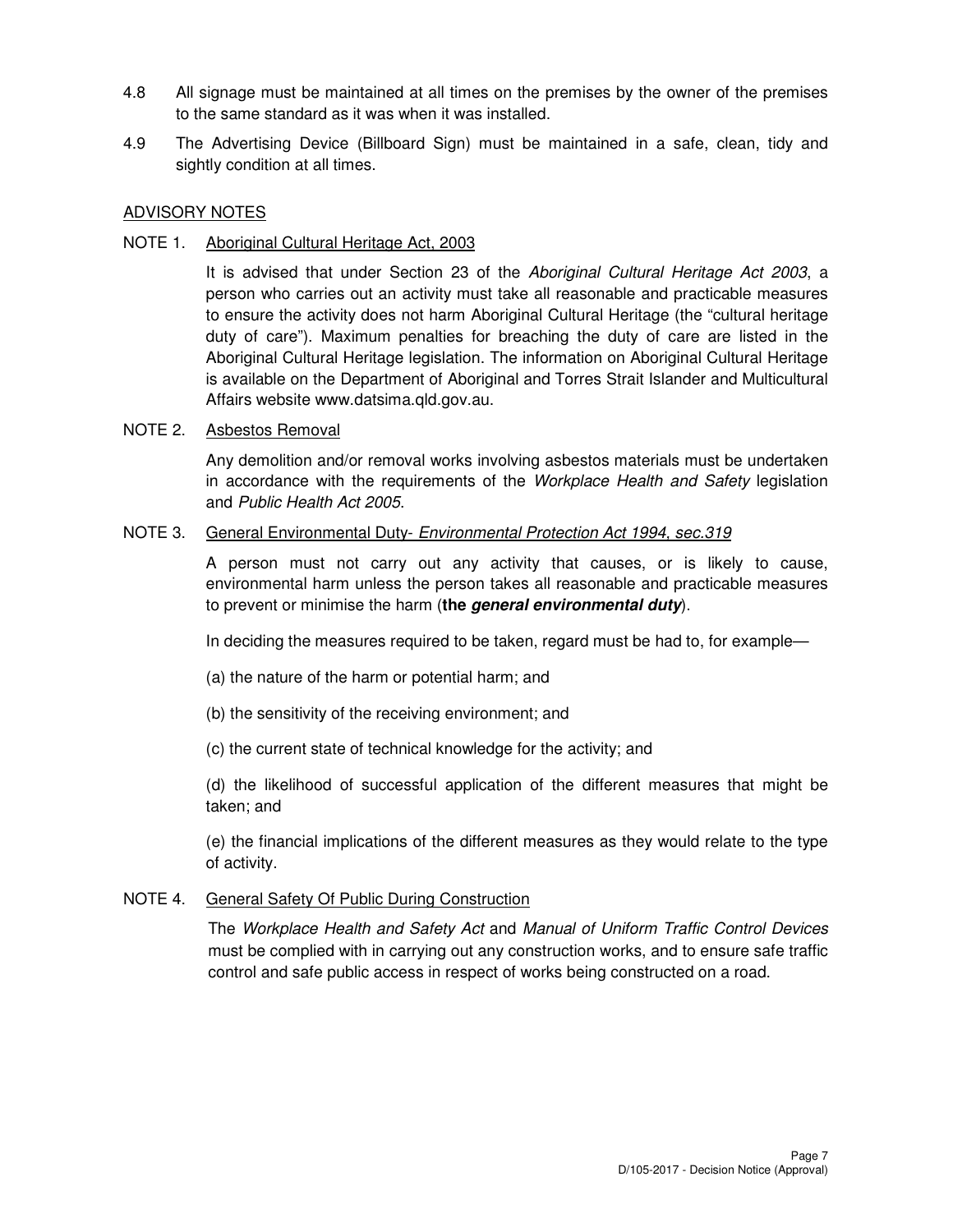

# **Attachment 2 - Appeal Rights**

PLANNING ACT 2016

The following is an extract from the Planning Act 2016 (Chapter 6)

#### **Appeal rights**

#### **229 Appeals to tribunal or P&E Court**

- (1) Schedule 1 states—
	- (a) matters that may be appealed to— (i) either a tribunal or the P&E Court; or (ii) only a tribunal; or
	- (iii) only the P&E Court; and
	- (b) the person—
		- (i) who may appeal a matter (the **appellant**); and (ii) who is a respondent in an appeal of the matter; and (iii) who is a co-respondent in an appeal of the matter;
		- and (iv) who may elect to be a co-respondent in an appeal of
	- the matter.
- (2) An appellant may start an appeal within the appeal period. (3) The **appeal period** is—
	- (a) for an appeal by a building advisory agency—10 business days after a decision notice for the decision is given to the agency or
	- (b) for an appeal against a deemed refusal—at any time after the deemed refusal happens; or
	- (c) for an appeal against a decision of the Minister, under chapter 7, part 4, to register premises or to renew the registration of premises—20 business days after a notice is published under section 269(3)(a) or (4); or
	- (d) for an appeal against an infrastructure charges notice— 20 business days after the infrastructure charges notice is given to the person; or
	- (e) for an appeal about a deemed approval of a development application for which a decision notice has not been given—30 business days after the applicant gives the deemed approval notice to the assessment manager; or
	- (f) for any other appeal—20 business days after a notice of the decision for the matter, including an enforcement notice, is given to the person.
	- Note—

See the P&E Court Act for the court's power to extend the appeal period.

- (4) Each respondent and co-respondent for an appeal may be heard in the appeal.
- (5) If an appeal is only about a referral agency's response, the assessment manager may apply to the tribunal or P&E Court to withdraw from the appeal.
- (6) To remove any doubt, it is declared that an appeal against an infrastructure charges notice must not be about—
	- (a) the adopted charge itself; or
	- (b) for a decision about an offset or refund—
		- (i) the establishment cost of trunk infrastructure identified in a LGIP; or
		- (ii) the cost of infrastructure decided using the method
	- included in the local government's charges resolution.

#### **230 Notice of appeal**

- (1) An appellant starts an appeal by lodging, with the registrar of the tribunal or P&E Court, a notice of appeal that— (a) is in the approved form; and
	- (b) succinctly states the grounds of the appeal.
- (2) The notice of appeal must be accompanied by the required fee.
- (3) The appellant or, for an appeal to a tribunal, the registrar must, within the service period, give a copy of the notice of appeal to—
- (a) the respondent for the appeal; and
- (b) each co-respondent for the appeal; and
- (c) for an appeal about a development application under schedule 1, table 1, item 1—each principal submitter for the development application; and
- (d) for an appeal about a change application under schedule 1, table 1, item 2—each principal submitter for the change application; and
- (e) each person who may elect to become a co-respondent for the appeal, other than an eligible submitter who is not a principal submitter in an appeal under paragraph (c) or (d); and
- (f) for an appeal to the P&E Court—the chief executive; and
- (g) for an appeal to a tribunal under another Act—any other
- person who the registrar considers appropriate.
- (4) The **service period** is—
	- (a) if a submitter or advice agency started the appeal in the P&E Court—2 business days after the appeal is started; or
- (b) otherwise—10 business days after the appeal is started. (5) A notice of appeal given to a person who may elect to be a
- co-respondent must state the effect of subsection (6) A person elects to be a co-respondent by filing a notice of
- election, in the approved form, within 10 business days after the notice of appeal is given to the person*.*
- **231 Other appeals**
- (1) Subject to this chapter, schedule 1 and the P&E Court Act, unless the Supreme Court decides a decision or other matter under this Act is affected by jurisdictional error, the decision or matter is non-appealable.
- (2) The Judicial Review Act 1991, part 5 applies to the decision or matter to the extent it is affected by jurisdictional error.
- (3) A person who, but for subsection (1) could have made an application under the Judicial Review Act 1991 in relation to the decision or matter, may apply under part 4 of that Act for a statement of reasons in relation to the decision or matter.
- (4) In this section— **decision** includes—
	- (a) conduct engaged in for the purpose of making a decision; and
	- (b) other conduct that relates to the making of a decision; and
	- (c) the making of a decision or the failure to make a decision; and
	- (d) a purported decision; and
	- (e) a deemed refusal.
- **non-appealable**, for a decision or matter, means the decision or matter—
	- (a) is final and conclusive; and
	- (b) may not be challenged, appealed against, reviewed, quashed, set aside or called into question in any other way under the Judicial Review Act 1991 or otherwise, whether by the Supreme Court, another court, a tribunal or another entity; and
	- (c) is not subject to any declaratory, injunctive or other order of the Supreme Court, another court, a tribunal or another entity on any ground.

#### **232 Rules of the P&E Court**

- (1) A person who is appealing to the P&E Court must comply with the rules of the court that apply to the appeal.
- (2) However, the P&E Court may hear and decide an appeal even if the person has not complied with rules of the P&E Court.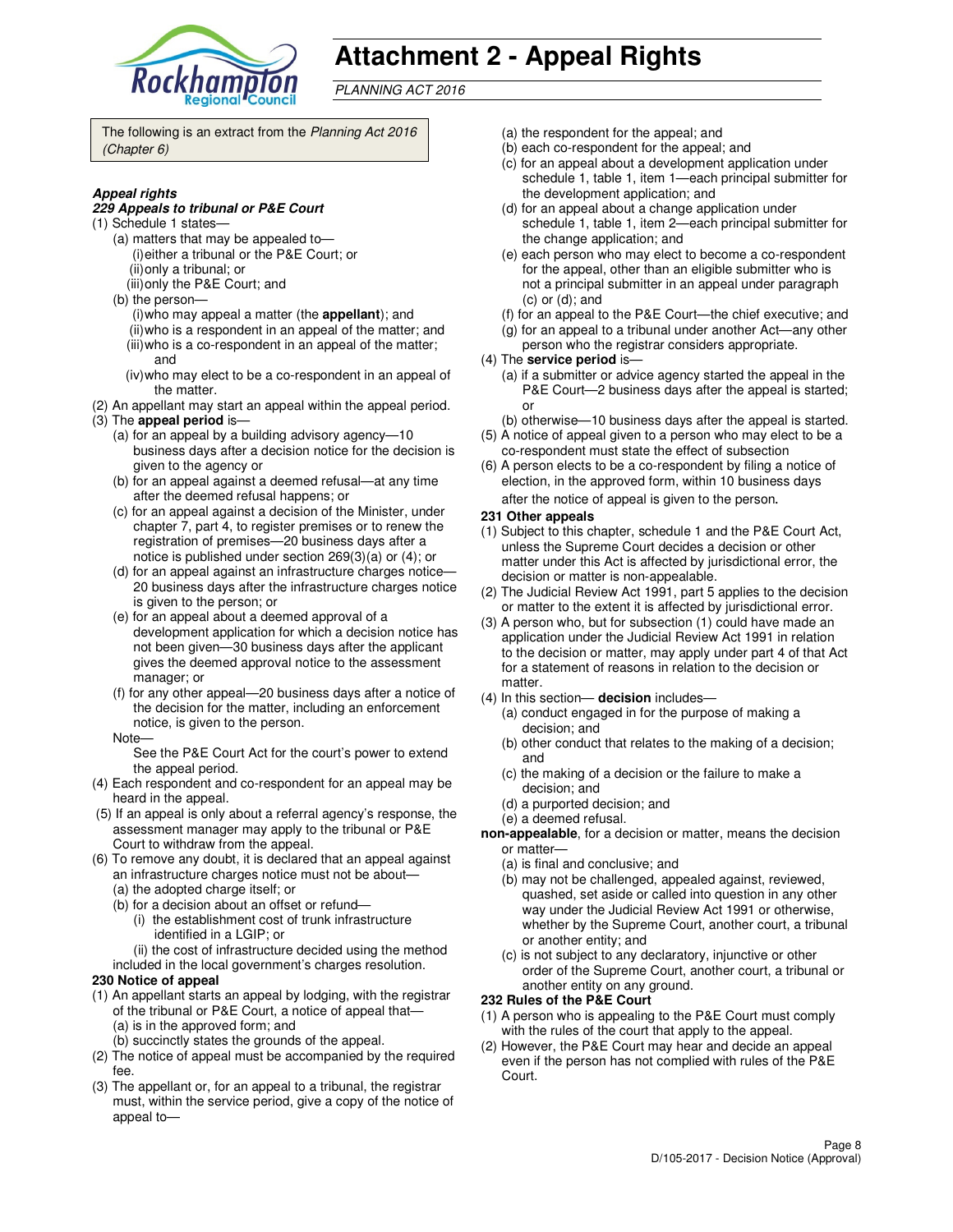

# **Appeal Rights**

PLANNING ACT 2016

#### **Schedule 1 Appeals section 229**

## **1 Appeal rights and parties to appeals**

- (1) Table 1 states the matters that may be appealed to—(a) the P&E court; or (b) a tribunal.
- (2) However, table 1 applies to a tribunal only if the matter involves—
	- (a) the refusal, or deemed refusal of a development application, for—
	- (i) a material change of use for a classified building; or
	- (ii) operational work associated with building work, a retaining wall, or a tennis court; or (b) a provision of a development approval for—
	- (i) a material change of use for a classified building; or
- (ii) operational work associated with building work, a retaining wall, or a tennis court; or
	- (c) if a development permit was applied for—the decision to give a preliminary approval for—
		- (i) a material change of use for a classified building; or
		- (ii) operational work associated with building work, a retaining wall, or a tennis court; or
	- (d) a development condition if—
		- (i) the development approval is only for a material change of use that involves the use of a building classified under the Building Code as a class 2 building; and
		- (ii) the building is, or is proposed to be, not more than 3 storeys; and
		- (iii) the proposed development is for not more than 60 sole-occupancy units; or
	- (e) a decision for, or a deemed refusal of, an extension application for a development approval that is only for a material change of use of a classified building; or
	- (f) a decision for, or a deemed refusal of, a change application for a development approval that is only for a material change of use of a classified building; or
	- (g) a matter under this Act, to the extent the matter relates to—
		- (i) the Building Act, other than a matter under that Act that may or must be decided by the Queensland Building and Construction Commission; or
		- (ii) the Plumbing and Drainage Act, part 4 or 5; or
	- (h) a decision to give an enforcement notice in relation to a matter under paragraphs (a) to (g); or
	- (i) a decision to give an infrastructure charges notice; or
	- (j) the refusal, or deemed refusal, of a conversion application; or
	- (k) a matter that, under another Act, may be appealed to the tribunal; or
	- (l) a matter prescribed by regulation.
- (3) Also, table 1 does not apply to a tribunal if the matter
- involves—
	- (a) for a matter in subsection  $(2)(a)$  to  $(d)$ 
		- (i) a development approval for which the development application required impact assessment; and
		- (ii) a development approval in relation to which the assessment manager received a properly made submission for the development application; or
	- (b) a provision of a development approval about the identification or inclusion, under a variation approval, of a matter for the development.
- (4) Table 2 states the matters that may be appealed only to the P&E Court.
- (5) Table 3 states the matters that may be appealed only to the tribunal.
- (6) In each table—
	- (a) column 1 states the appellant in the appeal; and
	- (b) column 2 states the respondent in the appeal; and
	- (c) column 3 states the co-respondent (if any) in the appeal; and
	- (d) column 4 states the co-respondents by election (if any) in the appeal.
- (7) If the chief executive receives a notice of appeal under section 230(3)(f), the chief executive may elect to be a corespondent in the appeal.

### **Table 1**

| Appeals to the P&E Court and, for certain matters, to a tribunal |                                                                                                                                                                                   |                                                                                          |                                |  |
|------------------------------------------------------------------|-----------------------------------------------------------------------------------------------------------------------------------------------------------------------------------|------------------------------------------------------------------------------------------|--------------------------------|--|
| 1. Development applications<br>An appeal may be made against—    | (a) the refusal of all or part of the development application; or<br>(b) the deemed refusal of the development application; or<br>(c) a provision of the development approval; or | (d) if a development permit was applied for—the decision to give a preliminary approval. |                                |  |
| Column 1                                                         | Column 2                                                                                                                                                                          | Column 3                                                                                 | Column 4                       |  |
| Appellant                                                        | Respondent                                                                                                                                                                        | Co-respondent                                                                            | Co-respondent by election      |  |
|                                                                  |                                                                                                                                                                                   | (if any)                                                                                 | (if any)                       |  |
| The applicant                                                    | The assessment                                                                                                                                                                    | If the appeal is about                                                                   | 1 A concurrence agency that is |  |
|                                                                  | manager                                                                                                                                                                           | a concurrence                                                                            | not a co-respondent            |  |

agency's referral

2 If a chosen Assessment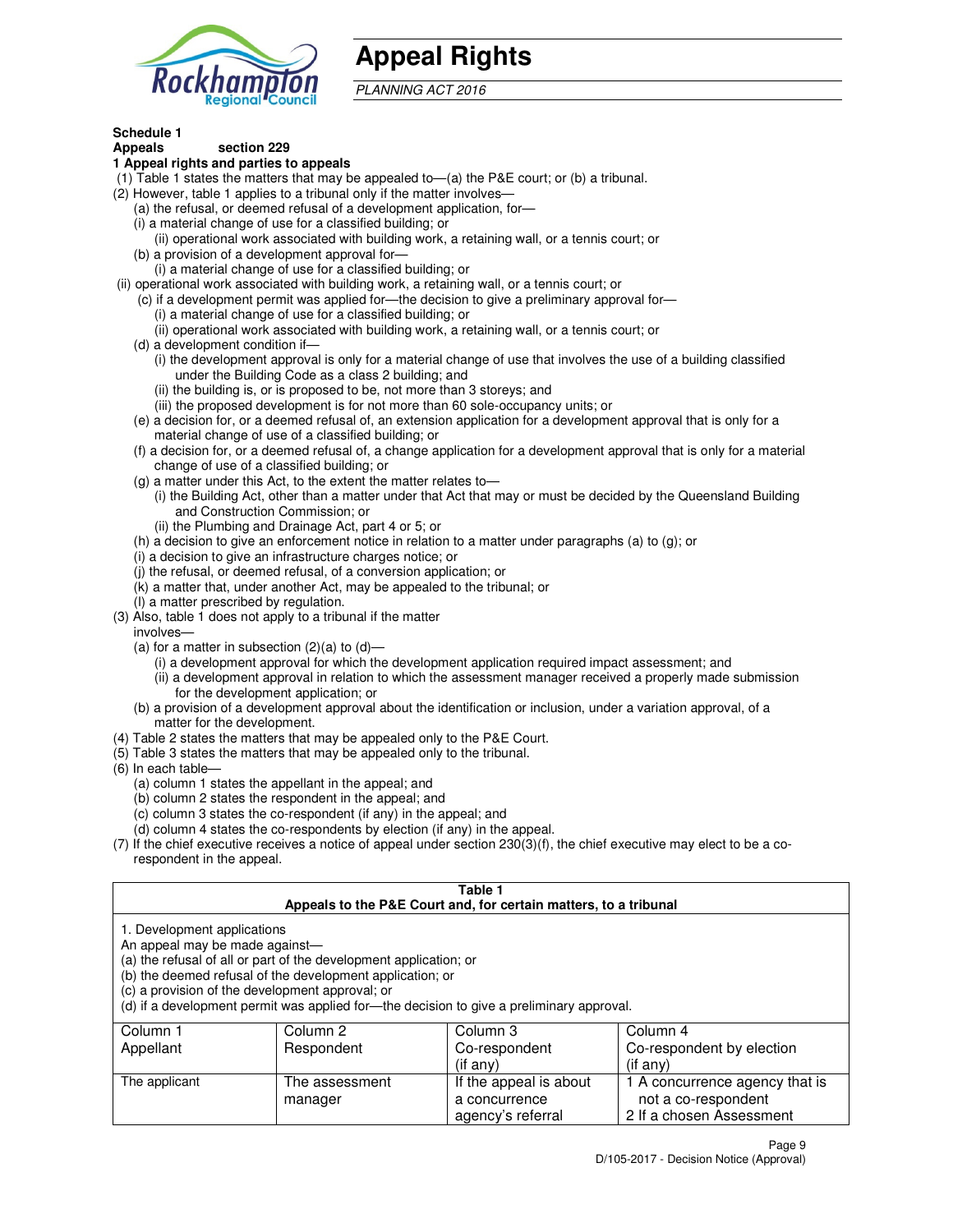|                                                                                                                                                                                                      |                                                                                                                                                                                                                               | Table 1<br>Appeals to the P&E Court and, for certain matters, to a tribunal                                                                                                                                                                                                     |                                                                                                                                                                                                                                                                                                                                                 |
|------------------------------------------------------------------------------------------------------------------------------------------------------------------------------------------------------|-------------------------------------------------------------------------------------------------------------------------------------------------------------------------------------------------------------------------------|---------------------------------------------------------------------------------------------------------------------------------------------------------------------------------------------------------------------------------------------------------------------------------|-------------------------------------------------------------------------------------------------------------------------------------------------------------------------------------------------------------------------------------------------------------------------------------------------------------------------------------------------|
|                                                                                                                                                                                                      |                                                                                                                                                                                                                               | response-the<br>concurrence agency                                                                                                                                                                                                                                              | manager is the respondent-<br>the prescribed assessment<br>manager<br>3 Any eligible advice agency for<br>the application<br>4 Any eligible submitter for the<br>application                                                                                                                                                                    |
| 2. Change applications<br>An appeal may be made against-<br>(b) a deemed refusal of a change application.                                                                                            |                                                                                                                                                                                                                               |                                                                                                                                                                                                                                                                                 | (a) a responsible entity's decision for a change application, other than a decision made by the P&E court; or                                                                                                                                                                                                                                   |
| Column 1<br>Appellant                                                                                                                                                                                | Column <sub>2</sub><br>Respondent                                                                                                                                                                                             | Column 3<br>Co-respondent<br>(if any)                                                                                                                                                                                                                                           | Column 4<br>Co-respondent by election<br>(if any)                                                                                                                                                                                                                                                                                               |
| 1 The applicant<br>2 If the responsible<br>entity is the<br>assessment<br>manager-an<br>affected entity that<br>gave a pre-request<br>notice or response<br>notice                                   | The responsible<br>entity                                                                                                                                                                                                     | If an affected entity<br>starts the appeal-the<br>applicant                                                                                                                                                                                                                     | 1 A concurrence agency for the<br>development application<br>2 If a chosen assessment<br>manager is the respondent-<br>the prescribed assessment<br>manager<br>3 A private certifier for the<br>development application<br>4 Any eligible advice agency for<br>the change application<br>5 Any eligible submitter for the<br>change application |
| 3. Extension applications<br>An appeal may be made against-<br>Column 1<br>Appellant                                                                                                                 | (a) the assessment manager's decision about an extension application; or<br>(b) a deemed refusal of an extension application.<br>Column <sub>2</sub><br>Respondent                                                            | Column 3<br>Co-respondent                                                                                                                                                                                                                                                       | Column 4<br>Co-respondent by election                                                                                                                                                                                                                                                                                                           |
| 1 The applicant<br>1<br>2 For a matter other<br>than a deemed<br>refusal of an<br>extension<br>application $-$ a<br>concurrence<br>agency, other than<br>the chief executive,<br>for the application | The assessment<br>manager                                                                                                                                                                                                     | (if any)<br>If a concurrence<br>agency starts the<br>appeal - the applicant                                                                                                                                                                                                     | (if any)<br>If a chosen assessment<br>manager is the respondent $-$ the<br>prescribed assessment manager                                                                                                                                                                                                                                        |
| 4. Infrastructure charges notices<br>a) The notice involved an error relating to $-$<br>(i)<br>An offset or refund; or<br>(ii)<br>imposed the amount.                                                | (i) The application of the relevant adopted charge; or<br>Examples of errors in applying an adopted charge -<br>The working out of extra demands, for section 120; or<br>b) The was no decision about an offset or refund; or | The incorrect application of gross floor area for a non-residential development<br>Applying an incorrect 'use category', under a regulation, to the development<br>c) If the infrastructure charges notice states a refund will be given - the timing for giving the refund; or | An appeal may be made against an infrastructure charges notice on 1 or more of the following grounds<br>d) The amount of the charge is so unreasonable that no reasonable relevant local government could have                                                                                                                                  |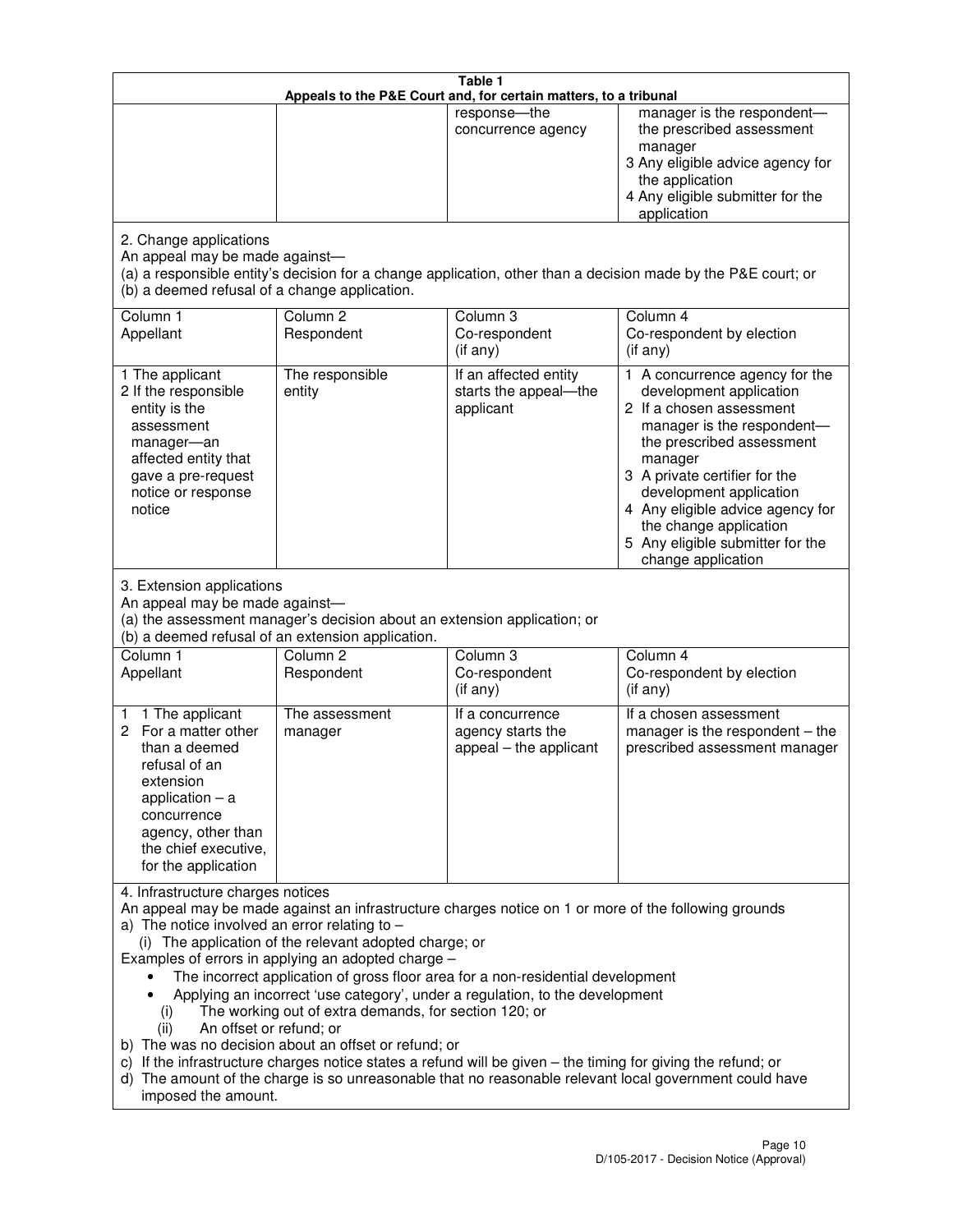|                                                                                                                 |                                                                           | Table 1                                                          |                                                                                                                                                                            |
|-----------------------------------------------------------------------------------------------------------------|---------------------------------------------------------------------------|------------------------------------------------------------------|----------------------------------------------------------------------------------------------------------------------------------------------------------------------------|
|                                                                                                                 |                                                                           | Appeals to the P&E Court and, for certain matters, to a tribunal |                                                                                                                                                                            |
| Column <sub>1</sub><br>Appellant                                                                                | Column <sub>2</sub><br>Respondent                                         | Column 3<br>Co-respondent<br>(if any)                            | Column 4<br>Co-respondent by election<br>(i f any)                                                                                                                         |
| The person given the<br>Infrastructure charges<br>notice                                                        | The local government<br>that gave the<br>infrastructure charges<br>notice | $\overline{a}$                                                   |                                                                                                                                                                            |
| 5. Conversion applications<br>An appeal may be made against-<br>(a) the refusal of a conversion application; or | (b) a deemed refusal of a conversion application.                         |                                                                  |                                                                                                                                                                            |
| Column <sub>1</sub><br>Appellant                                                                                | Column <sub>2</sub><br>Respondent                                         | Column <sub>3</sub><br>Co-respondent<br>$(i f \text{ any})$      | Column 4<br>Co-respondent by election<br>(if any)                                                                                                                          |
| The applicant                                                                                                   | The local government<br>to which the conversion<br>application was made   | $\blacksquare$                                                   |                                                                                                                                                                            |
| 6. Enforcement notices                                                                                          | An appeal may be made against the decision to give an enforcement notice. |                                                                  |                                                                                                                                                                            |
| Column <sub>1</sub><br>Appellant                                                                                | Column <sub>2</sub><br>Respondent                                         | Column 3<br>Co-respondent<br>(if any)                            | Column 4<br>Co-respondent by election<br>(if any)                                                                                                                          |
| The person given the<br>enforcement notice                                                                      | The enforcement<br>authority                                              |                                                                  | If the enforcement authority is<br>not the local government for<br>the premises in relation to which<br>the offence is alleged to have<br>happened-the local<br>government |
|                                                                                                                 |                                                                           |                                                                  |                                                                                                                                                                            |

|                                                                                         |                                                                                                                                                       | Table 2<br>Appeals to the P&E Court only                                          |                                                                                                                                                                                                                        |
|-----------------------------------------------------------------------------------------|-------------------------------------------------------------------------------------------------------------------------------------------------------|-----------------------------------------------------------------------------------|------------------------------------------------------------------------------------------------------------------------------------------------------------------------------------------------------------------------|
| 1. Appeals from tribunal<br>section 252, on the ground of-<br>(b) jurisdictional error. | An appeal may be made against a decision of a tribunal, other than a decision under<br>(a) an error or mistake in law on the part of the tribunal; or |                                                                                   |                                                                                                                                                                                                                        |
| Column 1<br>Appellant                                                                   | Column <sub>2</sub><br>Respondent                                                                                                                     | Column 3<br>Co-respondent<br>(if any)                                             | Column 4<br>Co-respondent by election<br>(if any)                                                                                                                                                                      |
| A party to the<br>proceedings for the<br>decision                                       | The other party to the<br>proceedings for the<br>decision                                                                                             | L,                                                                                |                                                                                                                                                                                                                        |
| 2. Eligible submitter appeals<br>(b) a variation request.                               | application, to the extent that the decision relates to-                                                                                              |                                                                                   | An appeal may be made against the decision to give a development approval, or an approval for a change<br>(a) any part of the development application for the development approval that required impact assessment; or |
| Column <sub>1</sub><br>Appellant                                                        | Column <sub>2</sub><br>Respondent                                                                                                                     | Column 3<br>Co-respondent<br>(i f any)                                            | Column <sub>4</sub><br>Co-respondent by election<br>(i f any)                                                                                                                                                          |
| 1 For a development<br>application-an<br>eligible submitter for<br>the development      | 1 For a development<br>application-the<br>assessment<br>manager                                                                                       | 1 The applicant<br>2 If the appeal is<br>about a concurrence<br>agency's referral | Another eligible<br>submitter for the<br>application                                                                                                                                                                   |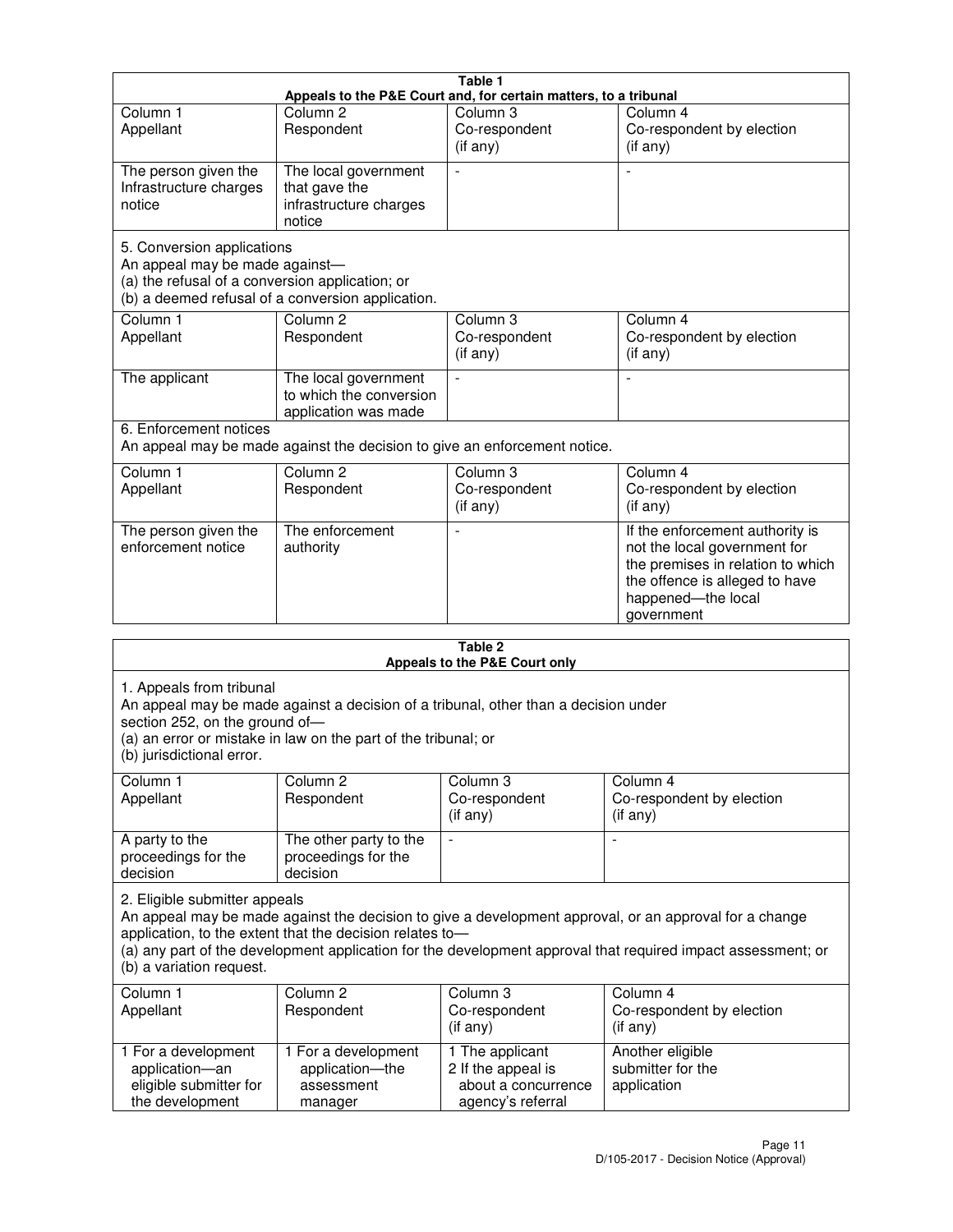|                                                                                                                                                                                                                                                                                               |                                                                                                                                                                                                      | Table 2<br>Appeals to the P&E Court only                                                                                                                                    |                                                                                                           |
|-----------------------------------------------------------------------------------------------------------------------------------------------------------------------------------------------------------------------------------------------------------------------------------------------|------------------------------------------------------------------------------------------------------------------------------------------------------------------------------------------------------|-----------------------------------------------------------------------------------------------------------------------------------------------------------------------------|-----------------------------------------------------------------------------------------------------------|
| application<br>2 For a change<br>application-an<br>eligible submitter for<br>the change<br>application                                                                                                                                                                                        | 2 For a change<br>application-the<br>responsible entity                                                                                                                                              | response-the<br>concurrence agency                                                                                                                                          |                                                                                                           |
| required impact assessment; or<br>(b) a variation request.                                                                                                                                                                                                                                    | 3. Eligible submitter and eligible advice agency appeals                                                                                                                                             | An appeal may be made against a provision of a development approval, or failure to<br>include a provision in the development approval, to the extent the matter relates to- | (a) any part of the development application or the change application, for the development approval, that |
| Column 1<br>Appellant                                                                                                                                                                                                                                                                         | Column <sub>2</sub><br>Respondent                                                                                                                                                                    | Column <sub>3</sub><br>Co-respondent<br>(if any)                                                                                                                            | Column 4<br>Co-respondent by election<br>(i f any)                                                        |
| 1 For a development<br>application-an<br>eligible submitter for<br>the development<br>application<br>2 For a change<br>application-an<br>eligible submitter for<br>the change<br>application<br>3 An eligible advice<br>agency for the<br>development<br>application or<br>change application | 1 For a development<br>application-the<br>assessment<br>manager<br>2 For a change<br>application-the<br>responsible entity                                                                           | 1 The applicant<br>2 If the appeal is<br>about a concurrence<br>agency's referral<br>response-the<br>concurrence agency                                                     | Another eligible submitter for the<br>application                                                         |
| 4. Compensation claims<br>An appeal may be made against-                                                                                                                                                                                                                                      | (a) a decision under section 32 about a compensation claim; or<br>(b) a decision under section 265 about a claim for compensation; or<br>(c) a deemed refusal of a claim under paragraph (a) or (b). |                                                                                                                                                                             |                                                                                                           |
| Column 1<br>Appellant                                                                                                                                                                                                                                                                         | Column 2<br>Respondent                                                                                                                                                                               | Column 3<br>Co-respondent<br>(if any)                                                                                                                                       | Column 4<br>Co-respondent by election<br>(if any)                                                         |
| A person dissatisfied<br>with the decision                                                                                                                                                                                                                                                    | The local<br>government to which<br>the claim was made                                                                                                                                               |                                                                                                                                                                             | $\blacksquare$                                                                                            |
| 5. Registered premises                                                                                                                                                                                                                                                                        |                                                                                                                                                                                                      | An appeal may be made against a decision of the Minister under chapter 7, part 4.                                                                                           |                                                                                                           |
| Column 1<br>Appellant                                                                                                                                                                                                                                                                         | Column <sub>2</sub><br>Respondent                                                                                                                                                                    | Column 3<br>Co-respondent<br>(if any)                                                                                                                                       | Column 4<br>Co-respondent by election<br>(if any)                                                         |
| 1 A person given a<br>decision notice about<br>the decision<br>2 If the decision is to<br>register premises or<br>renew the<br>registration of<br>premises-an owner<br>or occupier of                                                                                                         | The Minister                                                                                                                                                                                         | $\overline{a}$                                                                                                                                                              | If an owner or occupier starts the<br>appeal - the owner of the<br>registered premises                    |